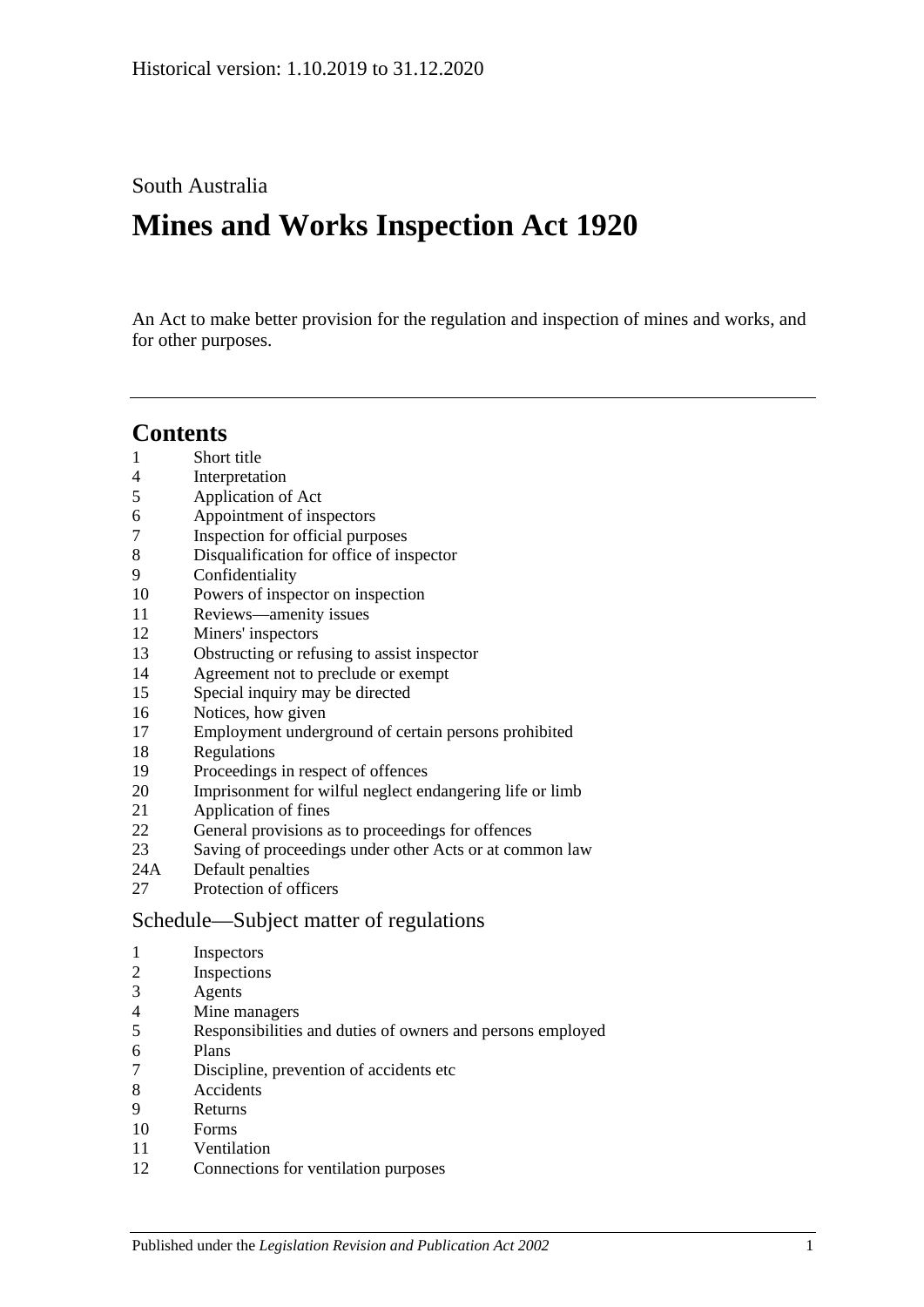| 13                  | Health and sanitation                             |  |
|---------------------|---------------------------------------------------|--|
| 14                  | Safety                                            |  |
| 15                  | Safe handling of material                         |  |
| 16                  | Explosives                                        |  |
| 17                  | Winding and testing of ropes and other appliances |  |
| 18                  | <b>Shafts</b>                                     |  |
| 19                  | Ladders and travelling ways                       |  |
| 20                  | Signals                                           |  |
| 21                  | Use of electricity                                |  |
| 22                  | Machinery                                         |  |
| 23                  | Fees                                              |  |
| 24                  | Abandonment                                       |  |
| 25                  | Preservation of the amenity                       |  |
| 26                  | Certification                                     |  |
| 27                  | Waste                                             |  |
| Legislative history |                                                   |  |

#### **The Parliament of South Australia enacts as follows:**

#### <span id="page-1-0"></span>**1—Short title**

This Act may be cited as the *Mines and Works Inspection Act 1920*.

#### <span id="page-1-1"></span>**4—Interpretation**

(1) In this Act—

*agent* means the agent or representative of the owner of the mine;

*default penalty* means a default penalty provided for by [section](#page-10-0) 24A of this Act;

*inspector* means an inspector of mines appointed under this Act, and includes the chief inspector of mines;

*machinery* means any machinery, plant, equipment, implement, or device used or designed or adapted for use in the course of any mining operation;

*manager* means the person for the time being having the immediate charge or direction of the mining operations on any mine;

*mine* means any place in, on, or under which any mining operation has been or is being carried on, and includes works;

*mineral* means—

- $(a)$  any-
	- (i) metal; or
	- (ii) metalliferous ore; or
	- (iii) coal; or
	- (iv) guano; or
	- (v) precious or other stone; or
	- (vi) salt; or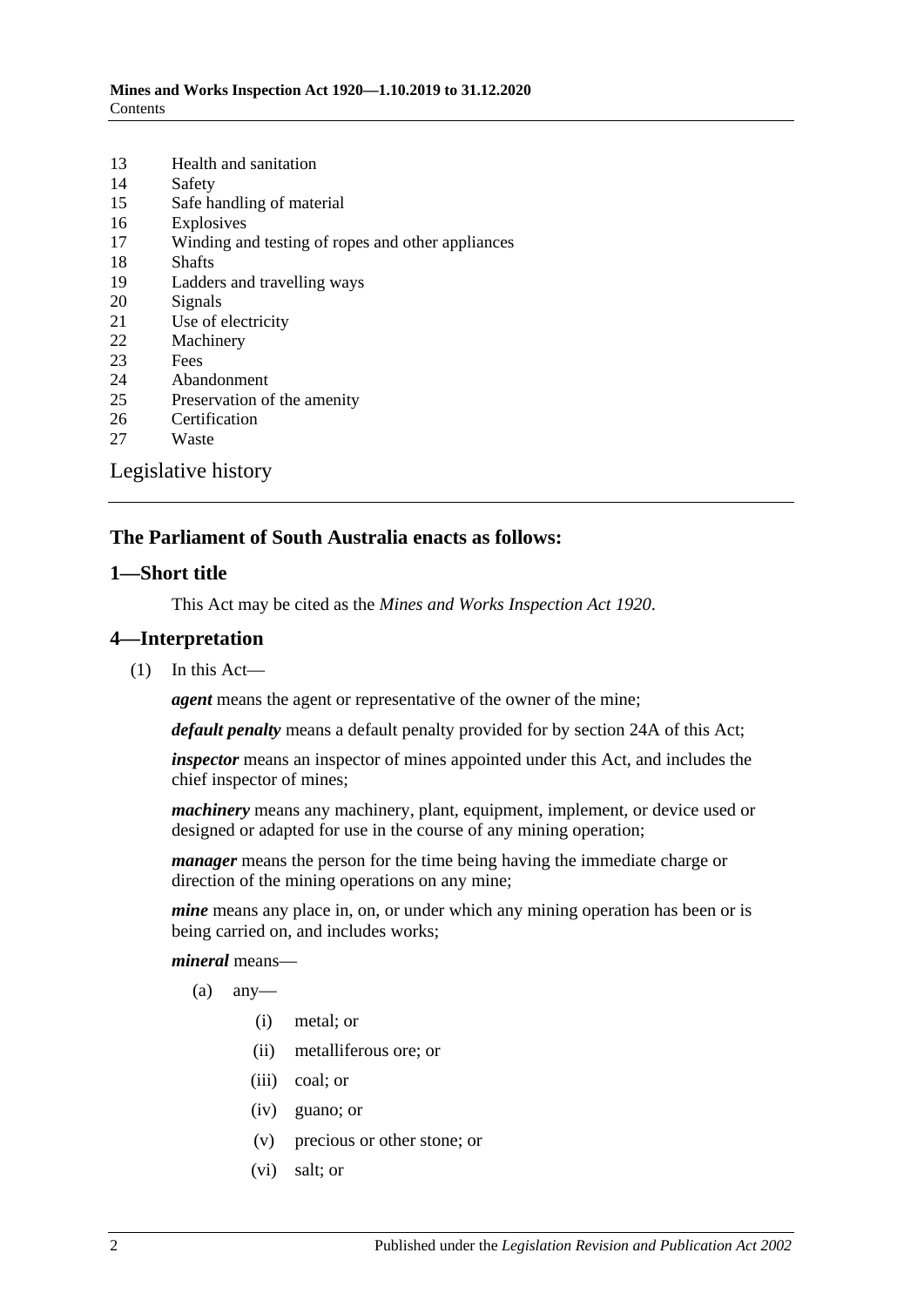- (vii) gypsum; or
- (viii) gravel; or
- (ix) shale; or
- (x) shell; or
- (xi) sand; or
- (xii) clay; or
- (xiii) soil; or
- (xiv) earthy substance,

occurring, whether naturally or otherwise, in, on or under the ground or in the sea or any other waters; or

(b) any substance declared by proclamation under this section to be a mineral;

#### <span id="page-2-0"></span>*mining* or *mining operation* means—

- (a) any operation carried on in the course of searching for or recovering any mineral; or
- (b) any operation carried on at any works; or
- (c) any operation declared by proclamation under this section to be a mining operation,

but does not include any operation declared by proclamation under this section not to be a mining operation;

*owner* means any person who is the immediate proprietor or lessee or occupier of a mine, or any part thereof, and includes a contractor or tributor working therein, but does not include a person who merely receives a royalty, rent, or fine from a mine, or is merely the proprietor of a mine which is subject to any lease, grant, or licence for the working thereof, or is merely the owner of the soil and not interested in the products of the mine;

*works* means—

- $(a)$  any-
	- (i) battery; or
	- (ii) crushing plant; or
	- (iii) ore concentrating works; or
	- (iv) cyanide or chlorination works; or
	- (v) leaching plant; or
	- (vi) smelting or metal refining works; or
	- (vii) pellet plant; or
	- (viii) salt works; or
	- (ix) pre-mix concrete works; or
	- (x) road-base plant,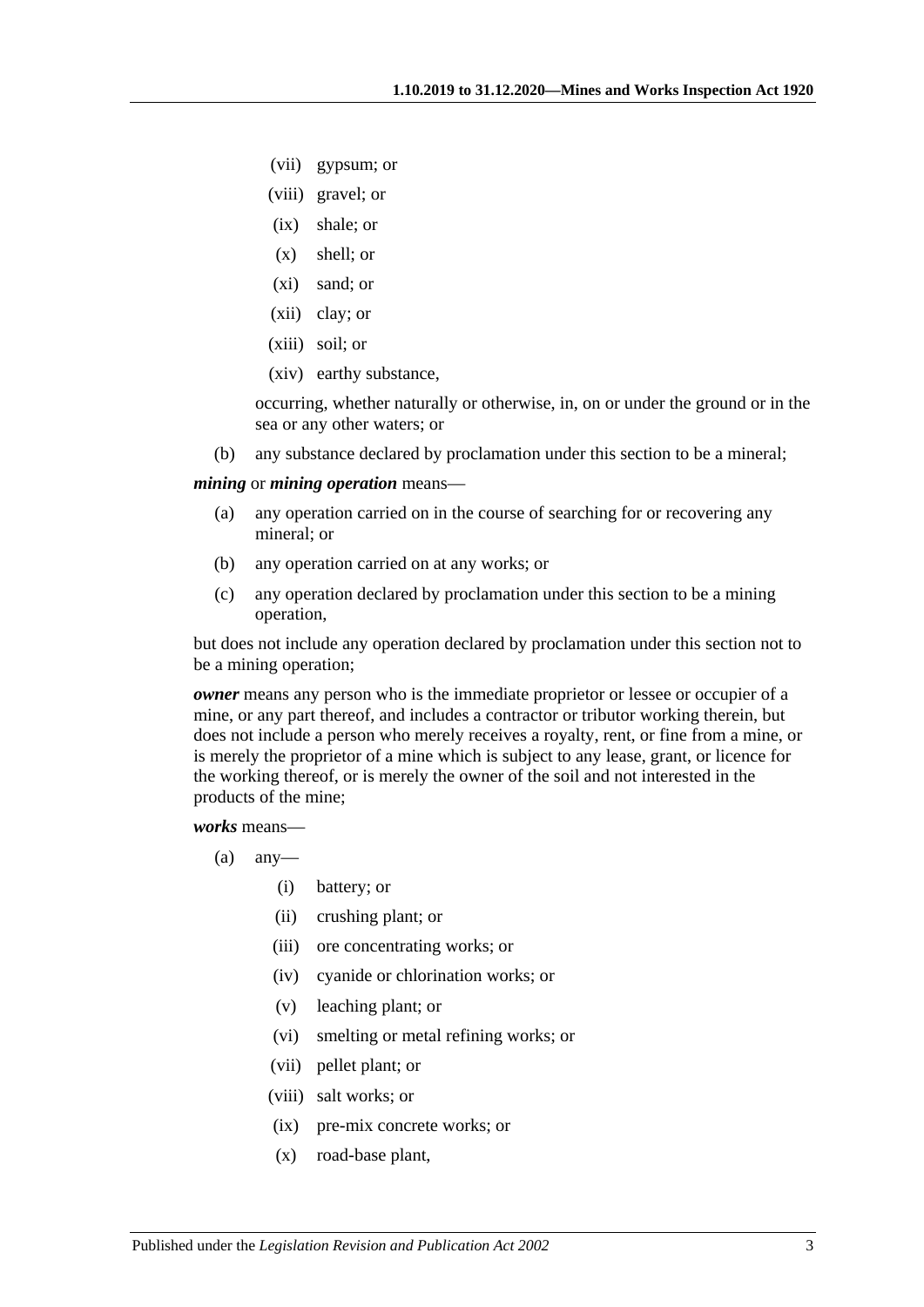that is situated on or adjacent to the place at which a mining operation referred to in [paragraph](#page-2-0) (a) of the definition of *mining operation* in this section is carried on; or

(b) any works declared by regulation to be works,

but does not include any works declared by regulation not to be works.

- (2) The Governor may by proclamation—
	- (a) declare any substance to be a mineral; or
	- (b) declare any operation or class of operations to be or not to be a mining operation or operations;

and may by proclamation from time to time revoke, alter or amend such proclamation.

#### <span id="page-3-0"></span>**5—Application of Act**

This Act shall apply to every mine under whatsoever tenure held and wheresoever situated within the State.

#### <span id="page-3-1"></span>**6—Appointment of inspectors**

The Governor may appoint a chief inspector of mines and such other inspectors of mines as he deems necessary for the purposes of carrying out the provisions of this Act.

#### <span id="page-3-2"></span>**7—Inspection for official purposes**

- (1) Any Public Service employee authorised by the Minister may, with such assistants as the Public Service employee deems necessary, at any reasonable time, enter and inspect any mine for official purposes.
- (3) For the purposes of every such inspection every such person shall have all the powers and authorities conferred on inspectors by this Act.

#### <span id="page-3-3"></span>**8—Disqualification for office of inspector**

- (1) Any person shall be disqualified from being appointed or acting as an inspector who, without the authority of the Minister—
	- (a) practises or acts, either alone or in partnership with any person, as a land agent, mining engineer, manager, viewer, agent, or valuer of mines, or as an arbitrator in any difference or dispute arising between owners, agents, or managers of mines; or
	- (b) is otherwise employed in or about any mine within the State; or
	- (c) knowingly holds, directly or indirectly, any interest in any mine within the State.
- (2) Any person who acts as an inspector whilst disqualified as aforesaid shall be liable to a penalty not exceeding one thousand dollars.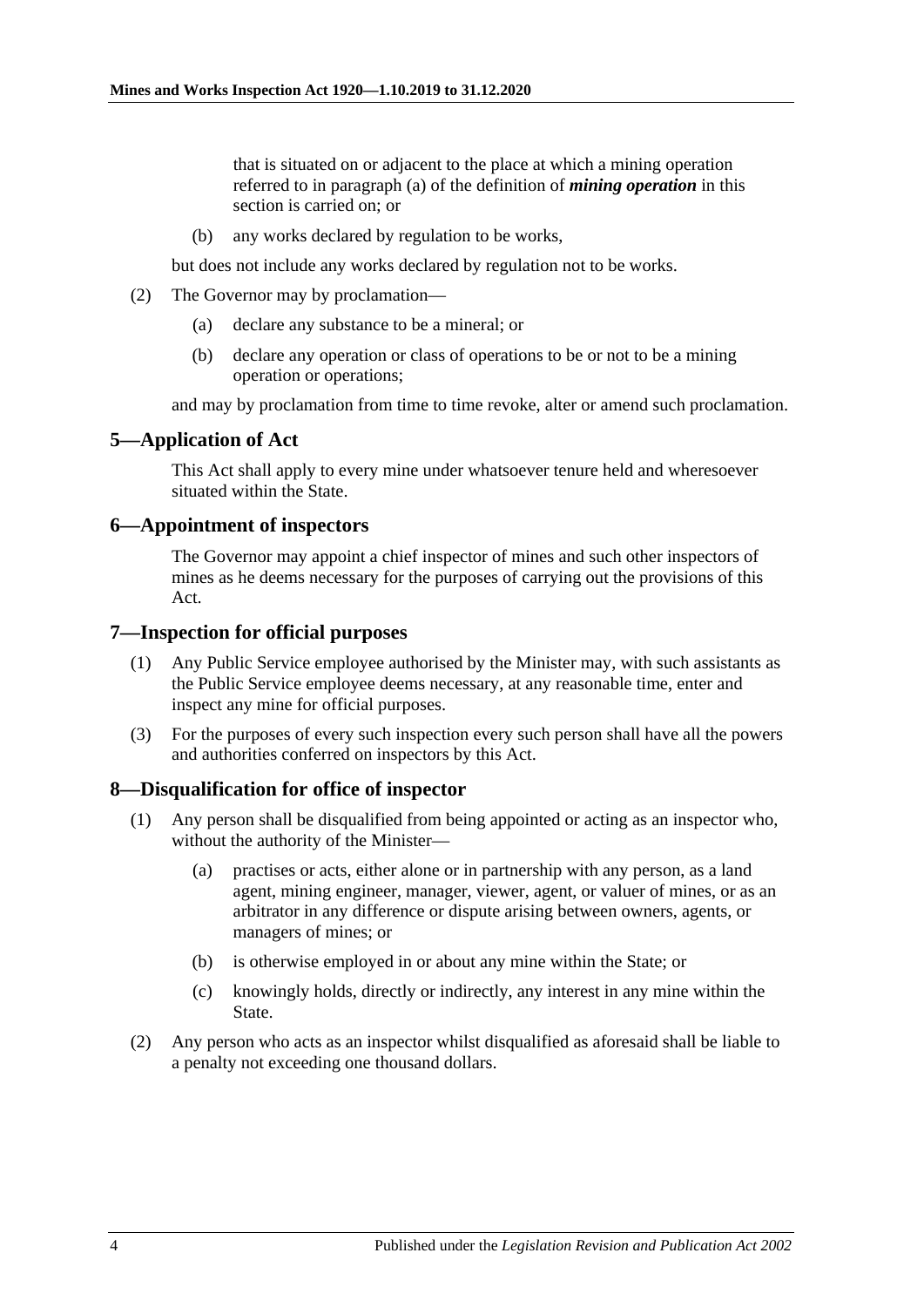#### <span id="page-4-0"></span>**9—Confidentiality**

A person must not divulge any information relating to trade processes or financial information obtained (whether by that person or some other person) in the administration of this Act except—

- (a) as authorised by this Act or a regulation under this Act; or
- (b) with the consent of the person from whom the information was obtained or to whom the information relates; or
- (c) to the Minister, or an officer or employee of the Crown in connection with the administration or enforcement of this Act or a prescribed Act; or
- (d) for the purpose of any legal proceedings arising out of the administration or enforcement of this Act or a prescribed Act.

Maximum penalty: \$10 000.

#### <span id="page-4-1"></span>**10—Powers of inspector on inspection**

- (1) An inspector shall have power to do any or all of the following things, namely:
	- (a) he may, without previous notice, enter, inspect and examine any mine, and every part thereof, at all times by day or night, but so as not unnecessarily to impede or obstruct the working of the mine; and
	- (b) he may make examination or inquiry to ascertain whether in respect of any mine the provisions of this Act are being complied with; and
	- (c) he may examine into and make inquiry respecting—
		- (i) the state and condition of any mine, or any part thereof; and
		- (ii) the state and condition of the machinery in or about any mine; and
		- (iii) the ventilation and the air of the mine; and
		- (iv) any accident in or about any mine causing loss of life or personal injury; and
		- (v) all matters and things connected with or relating to the safety, health, or well-being of the persons employed in or about the mine or any mine contiguous thereto, or of the general public; and
		- (vi) any mining operations which are creating or are likely to create a nuisance, or are damaging or likely to damage property; and
		- (vii) the effect of any mine, mining operation or practice, or operation or practice incidental or ancillary thereto, upon the amenity of any area or place; and
	- (d) he may order to be discontinued in or about any mine—
		- (i) the use of any machinery which he considers unsafe or defective until such machinery is made safe or the defect remedied; and
		- (ii) any practice which he considers liable to affect the safety or health of the persons employed in or about any mine, or of the general public; and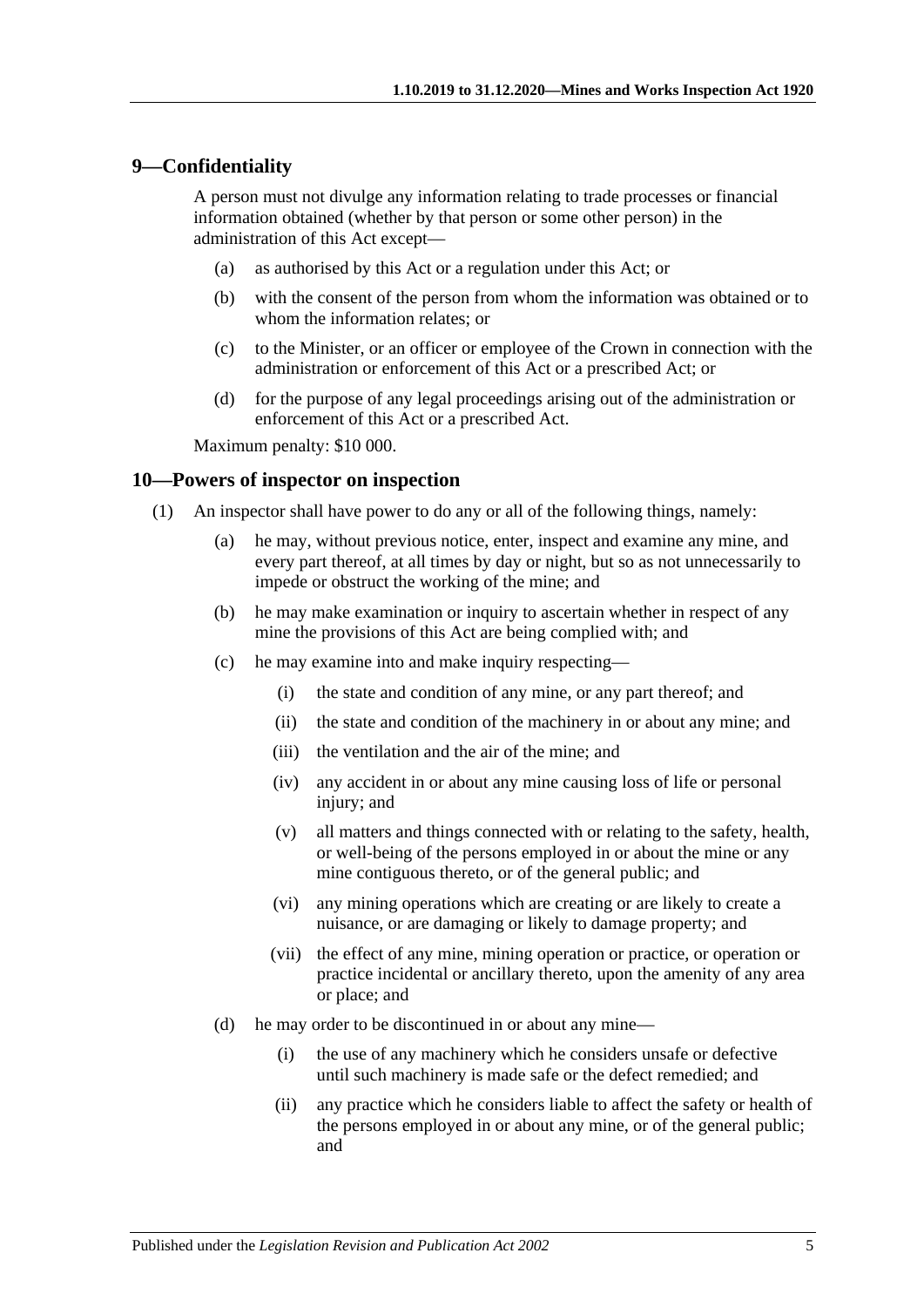- (iii) any mining operations or practices which are likely to create a nuisance or damage property; and
- <span id="page-5-1"></span>(e) he may order the cessation of any mining operation or practice, or any operation or practice incidental or ancillary thereto, that in his opinion, has impaired unduly or is likely to impair unduly the amenity of any area or place and he may give such other directions as he considers necessary or desirable to prevent or reduce undue impairment of the amenity of any area or place; and
- (f) he may order the immediate cessation of work in and the departure of all persons from any mine, or any part thereof, which he considers unsafe, or he may allow persons to continue to work in such mine or part, only on such precautions being taken or such things being done as he considers necessary; and
- (g) he may inspect the storage and use of explosives in or about any mine; and
- (h) he may give such directions as to any practice, or as to the doing of any matter or thing, not provided for by regulations made under this Act, as he considers necessary in the interests of the health and safety of any person or for the purpose of preventing nuisances or damage to property; and
- (i) he may exercise such other powers as are necessary for carrying this Act into effect.
- (2) An order or direction by an inspector under this section shall be sufficiently given—
	- (a) to any owner, agent, or manager of a mine, if given orally or by notice in writing; or
	- (b) to any other person, if given orally or by notice in writing, or if a written notice thereof is posted up in some conspicuous position on the mine, or part thereof, to which the order or direction relates.
- <span id="page-5-0"></span> $(3)$  If—
	- (a) any owner, agent, or manager, or any other person, fails to comply with or acts in contravention of any order or direction given by an inspector under this Act; or
	- (b) any owner, agent, or manager of a mine permits or suffers any person employed in such mine to act in contravention of any order or direction given by an inspector under this Act,

he shall be liable to a penalty not exceeding, for a first offence, two thousand dollars, and for any subsequent offence, four thousand dollars and liable to a default penalty not exceeding two hundred dollars.

(3a) It shall be a defence to any proceeding for an offence under this section (except an offence arising from contravention of, or failure to comply with, an order or direction that is reviewable under [section](#page-6-0) 11 of this Act) if it is proved to the satisfaction of the court that such order or direction was not justified by the purpose for which such order or direction was given.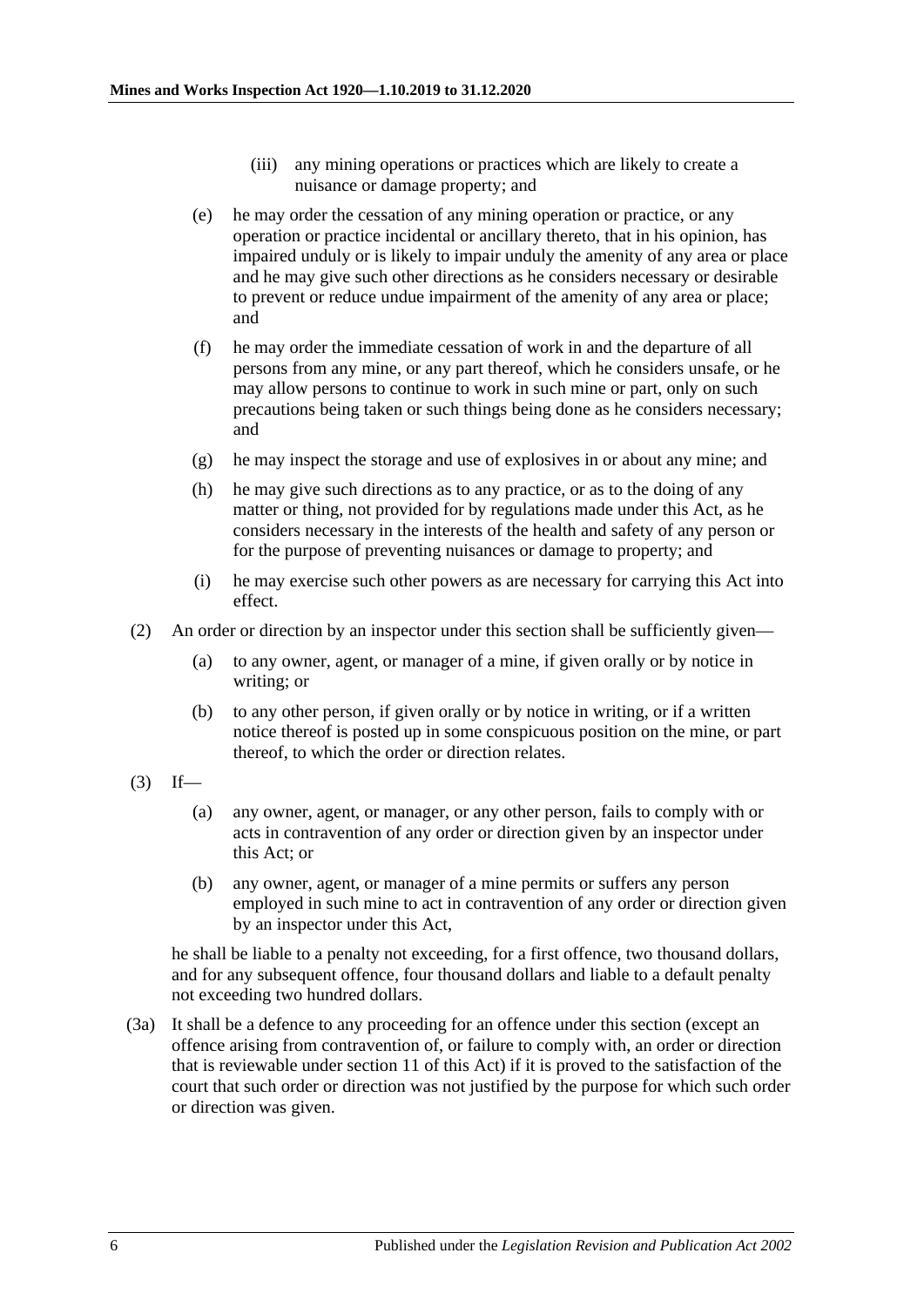- <span id="page-6-2"></span>(4) Where an order or direction is given by an inspector under this section to the owner of a mine to carry out any work and the owner is found guilty of an offence against [subsection](#page-5-0) (3) of this section for failing to comply with the order or direction, the inspector, with the approval of the Minister, may, with such assistants as the inspector considers necessary, enter and cause that work to be carried out.
- <span id="page-6-3"></span>(5) The cost of carrying out the requirements of an order or direction of an inspector under [subsection](#page-6-2) (4) of this section may be recovered from the owner of the mine in a summary manner as a debt due to the Crown.
- (6) A document purporting to be signed by the chief inspector of mines stating the cost referred to in [subsection](#page-6-3) (5) of this section shall, in the absence of proof to the contrary, be accepted as proof of that cost in any proceedings for its recovery.

#### <span id="page-6-0"></span>**11—Reviews—amenity issues**

- (1) A person who is required to comply with an order or direction under section  $10(1)(e)$ may apply to the Tribunal under section 34 of the *[South Australian Civil and](http://www.legislation.sa.gov.au/index.aspx?action=legref&type=act&legtitle=South%20Australian%20Civil%20and%20Administrative%20Tribunal%20Act%202013)  [Administrative Tribunal Act](http://www.legislation.sa.gov.au/index.aspx?action=legref&type=act&legtitle=South%20Australian%20Civil%20and%20Administrative%20Tribunal%20Act%202013) 2013* for a review of the order or direction.
- (2) An application must be made within 1 month of the making of the order or decision.
- (3) For the purposes of proceedings before the Tribunal under this section, the following panels of assessors must be established under section 22 of the *[South Australian Civil](http://www.legislation.sa.gov.au/index.aspx?action=legref&type=act&legtitle=South%20Australian%20Civil%20and%20Administrative%20Tribunal%20Act%202013)  [and Administrative Tribunal Act](http://www.legislation.sa.gov.au/index.aspx?action=legref&type=act&legtitle=South%20Australian%20Civil%20and%20Administrative%20Tribunal%20Act%202013) 2013*:
	- (a) a panel consisting of persons who have experience in the conduct of mining operations;
	- (b) a panel consisting of persons who have experience in assessing the aesthetic effect of mining operations and practices on the environment in which they are carried out.
- (4) In any proceedings under this section, the Tribunal may, if the President of the Tribunal so determines, sit with assessors selected by the President.
- (5) In this section—

*Tribunal* means the South Australian Civil and Administrative Tribunal established under the *[South Australian Civil and Administrative Tribunal Act](http://www.legislation.sa.gov.au/index.aspx?action=legref&type=act&legtitle=South%20Australian%20Civil%20and%20Administrative%20Tribunal%20Act%202013) 2013*.

#### <span id="page-6-1"></span>**12—Miners' inspectors**

- (1) The miners employed in any mine may appoint two of their number, or any two persons who are practical miners, to inspect the mine, and the persons so appointed shall, on giving notice to the manager, be allowed to inspect every part of the mine and all its machinery.
- (2) If at any time the workings, or any part of the workings, of any mine are considered unsafe by any of the miners working therein, the miners working therein may, in like manner, appoint two of their number, or any two persons who are practical miners, to inspect, such workings, and the persons so appointed shall, on giving notice to the manager, be allowed to inspect such workings.
- (3) Every facility shall be afforded by the owner, agent, or manager for any such inspection, and the manager or one or more officers of the mine may, if the owner, agent, or manager thinks fit, accompany the persons making any such inspection.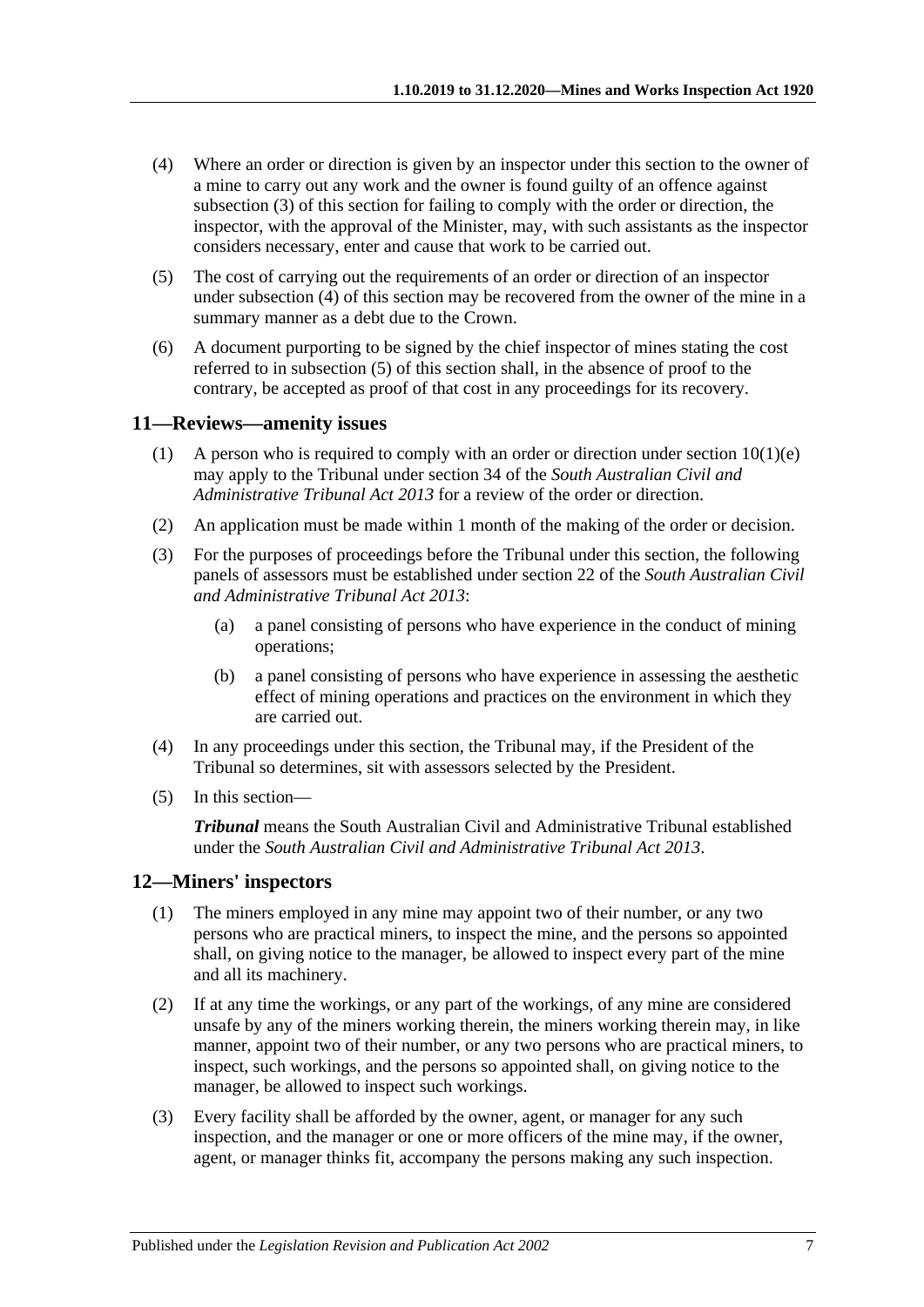- (4) The persons so inspecting shall record and sign a true report of the result of every such inspection in the record book, and, if the report states the existence or apprehended existence of any danger, they shall forthwith cause a true copy of the report to be sent to the chief inspector, and shall notify the manager of such danger.
- (5) The persons so appointed shall be designated miners' inspectors, and shall, while making any inspection for the purposes of this section, be deemed to be workmen employed by the owner of the mine within the meaning of the *[Workmen's](http://www.legislation.sa.gov.au/index.aspx?action=legref&type=act&legtitle=Workmens%20Compensation%20Act%201971)  [Compensation Act](http://www.legislation.sa.gov.au/index.aspx?action=legref&type=act&legtitle=Workmens%20Compensation%20Act%201971) 1971*.
- (6) The Minister may, at any time, terminate any appointment made under this section if it appear to him for any reason necessary or desirable so to do.

#### <span id="page-7-0"></span>**13—Obstructing or refusing to assist inspector**

(1) A person must not wilfully obstruct, hinder, or interfere with, or use insulting language to, an inspector, or any person having the powers and authorities of an inspector, in the execution of his or her duty.

Maximum penalty: \$1 000.

(2) An owner, agent, or manager of a mine must not refuse or neglect to furnish an inspector, or any person having the powers and authorities of an inspector, with the means necessary for making any entry, inspection, examination, or inquiry under this Act in relation to that mine.

Maximum penalty: \$1 000.

#### <span id="page-7-1"></span>**14—Agreement not to preclude or exempt**

No person shall be precluded or exempted by any contract or agreement from doing such acts as may be necessary to comply with the provisions of this Act, or be liable under any contract or agreement to any penalty or forfeiture for doing such acts.

#### <span id="page-7-2"></span>**15—Special inquiry may be directed**

The Minister may direct an inspector to make a special inquiry and report with respect to any accident in or about a mine causing loss of life or personal injury, and may cause such report to be made public at such time and in such manner as he thinks expedient.

#### <span id="page-7-3"></span>**16—Notices, how given**

All notices and documents required by this Act to be given to or served upon the owner, agent, or manager of any mine, or to or upon any person employed in any mine, may be given or served upon him personally, or may be given or served by post by a registered letter, addressed to his usual or last known address, or to the mine of which he is the owner, agent, or manager or in which he is employed, and the giving or service of such notice by post shall be deemed to have been effected at the time at which the letter would be delivered in the ordinary course of post.

#### <span id="page-7-4"></span>**17—Employment underground of certain persons prohibited**

A person shall not, except with the written consent of the Minister, employ, or suffer or permit to be employed, underground in any mine, any person under the age of eighteen years.

Maximum penalty: \$500.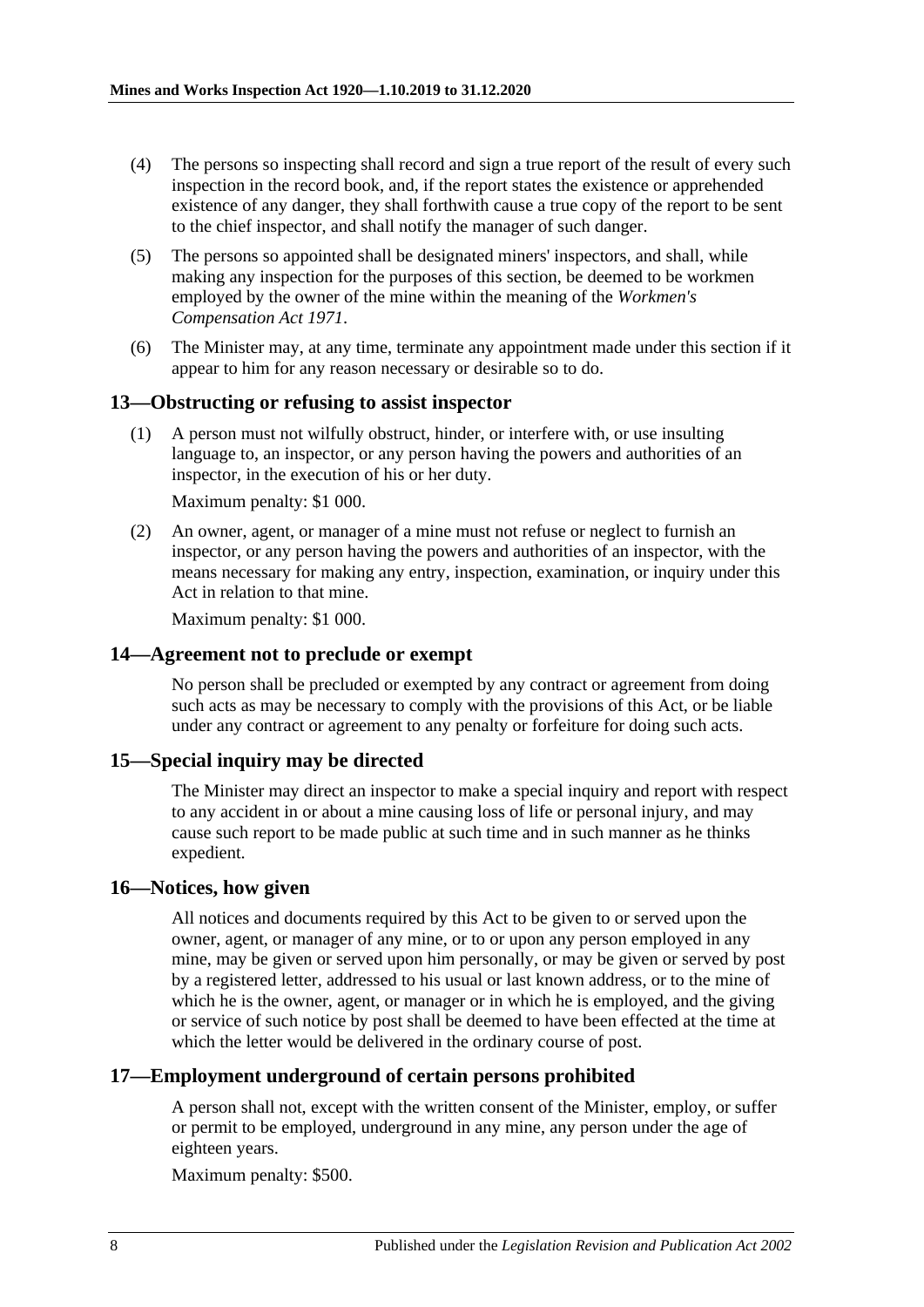#### <span id="page-8-0"></span>**18—Regulations**

- (1) The Governor may make regulations for the purpose of ensuring the safety and health of all persons who are employed in or about any mine and of the general public who may be affected by mining operations, and for the carrying on of all mining with due regard to the health and safety of the general public and for the prevention of nuisances and damage to property caused by mining operations and for preserving the amenity of any area or place from impairment by mining operations and practices, and operations and practices incidental or ancillary thereto, including, though without in any way limiting the general power of making regulations hereby conferred, regulations with respect to all or any of the matters mentioned in the [Schedule.](#page-10-2)
- (2) It may be provided by any such regulation that all or any of the regulations made under this Act shall apply to the whole State or only to any specified part thereof, or to all mines or only to any specified mine or specified class or classes of mines.
- (2a) Regulations made under this Act may incorporate, adopt, apply or make prescriptions by reference to, with or without modification—
	- (a) any code of practice approved by the relevant Minister under Part 14 Division 2 of the *[Work Health and Safety Act](http://www.legislation.sa.gov.au/index.aspx?action=legref&type=act&legtitle=Work%20Health%20and%20Safety%20Act%202012) 2012*;
	- (b) any other document prepared or published by any body or authority as in force at the time that the regulations are made or as in force from time to time.
- (3) The regulations may provide for the imposition of penalties not exceeding in each case one thousand dollars for a breach of any provision of a regulation and in addition the regulations may provide for the imposition of a default penalty for a breach of any provision of a regulation.

#### <span id="page-8-1"></span>**19—Proceedings in respect of offences**

- (1) No proceedings in respect of any offence against this Act shall be taken except by an inspector or by some person authorised by the Minister.
- (2) All proceedings in respect of offences against this Act shall be commenced within six months from the time when the matter of the information or complaint came to the knowledge of the inspector or person taking proceedings but in no case later than twelve months after the commission of the offence.
- (3) All costs incurred by or awarded against any inspector in connection with any such proceedings shall be payable out of moneys from time to time appropriated by Parliament, and the inspector shall not be personally responsible for the same.

#### <span id="page-8-2"></span>**20—Imprisonment for wilful neglect endangering life or limb**

Where any owner, agent, or manager of any mine, or any person employed in or about any mine, is guilty of any offence against this Act which, in the opinion of the court which tries the case, is one which was—

- (a) reasonably calculated to endanger the safety of the persons employed in or about the mine, or to cause serious personal injury to any of such persons, or to cause a dangerous accident; and
- (b) committed wilfully by the personal act, personal default, or personal negligence of the person accused,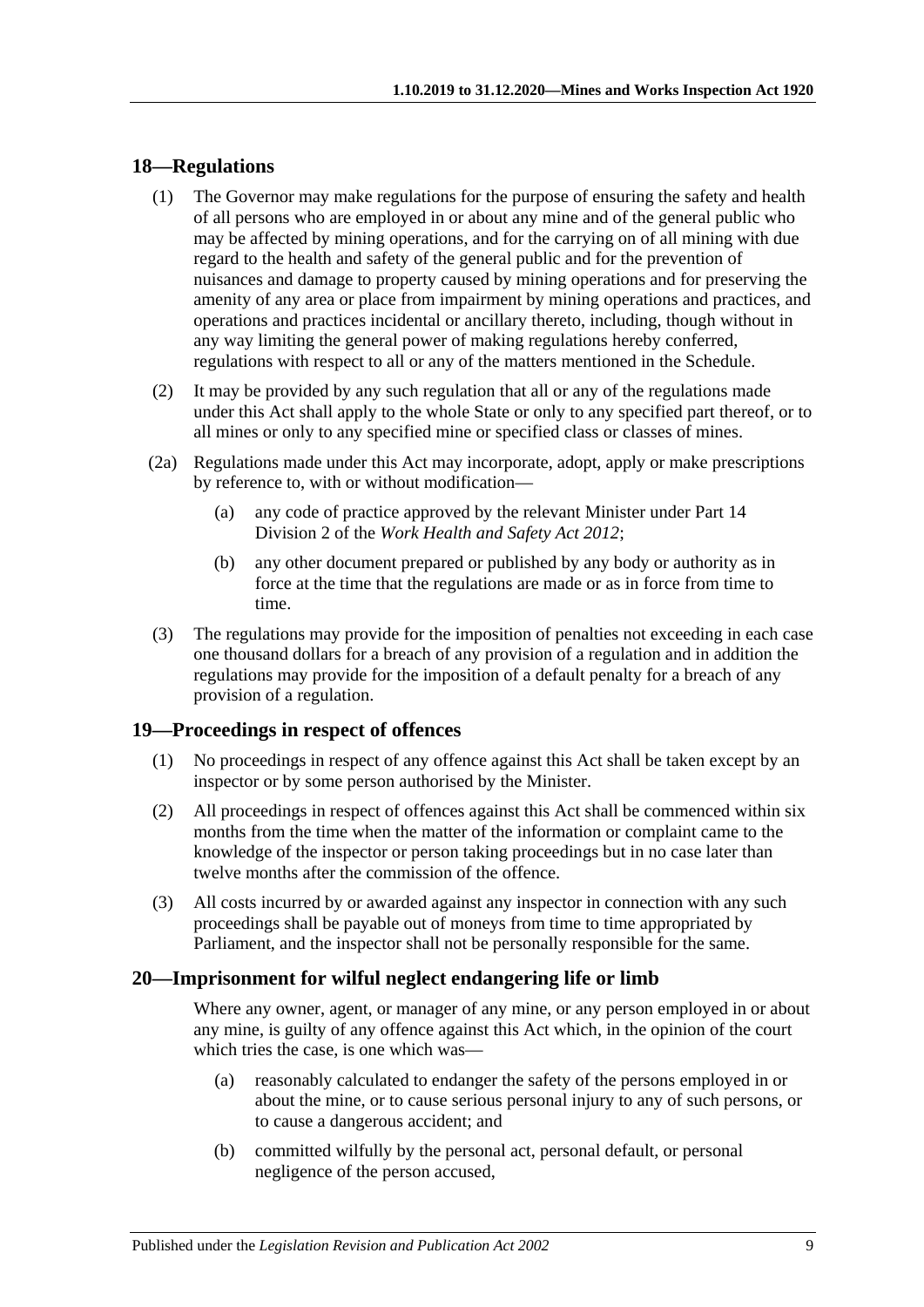the court, if of the opinion that a fine will not meet the circumstances of the case, may, in lieu of imposing a monetary penalty, impose a sentence of imprisonment for any period not exceeding six months.

### <span id="page-9-0"></span>**21—Application of fines**

- (1) Where a fine is imposed under this Act for any offence against this Act which has occasioned loss of life or personal injury, the Minister may direct such fine to be paid to, or distributed in such manner as he thinks fit among, the persons injured and the relatives of any person whose death may have been occasioned by the offence, or among such of them as the Minister thinks fit: Provided that the Minister shall not make any such direction unless he is of opinion that such persons did not occasion, or contribute to occasion, the offence, or did not commit and were not parties to committing the offence.
- (2) The fact of any such payment or distribution as aforesaid shall not in any way affect, or be receivable as evidence in, any legal proceeding relative to, or consequential on, the accident or offence.
- (3) Save as aforesaid, all fines recovered under this Act shall be paid to the Treasurer for the public uses of the State.

#### <span id="page-9-1"></span>**22—General provisions as to proceedings for offences**

In any proceedings in respect of any offence against this Act—

- (a) the onus shall be on the defendant to prove—
	- (i) that any person alleged in the information to be an inspector, or a person authorised to take proceedings in respect of an offence against this Act, is not an inspector or such person; or
	- (ii) that any person alleged in the information to be an owner, agent, or manager of any mine, is not an owner, agent, or manager of the mine in question; or
	- (iii) that any person alleged in the information to be employed in any mine, is not employed in the mine in question;
- (b) the authorisation by the Minister of any person to take proceedings, may be proved by the production of any document to that effect purporting to be signed by the Minister.

#### <span id="page-9-2"></span>**23—Saving of proceedings under other Acts or at common law**

- (1) Nothing in this Act shall prevent any person from being indicted for any act or omission constituting an offence against this Act, or from being liable for any such act or omission under any other Act, or otherwise, to any other or higher penalty or punishment than that provided by this Act: Provided that no person shall be punished twice for the same offence.
- (2) If the court before which a person is charged with an offence under this Act is of opinion that proceedings ought to be taken against such person for such offence under some other Act, or otherwise, such court may adjourn the hearing of the case to enable such proceedings to be taken, and such proceedings may thereupon be taken.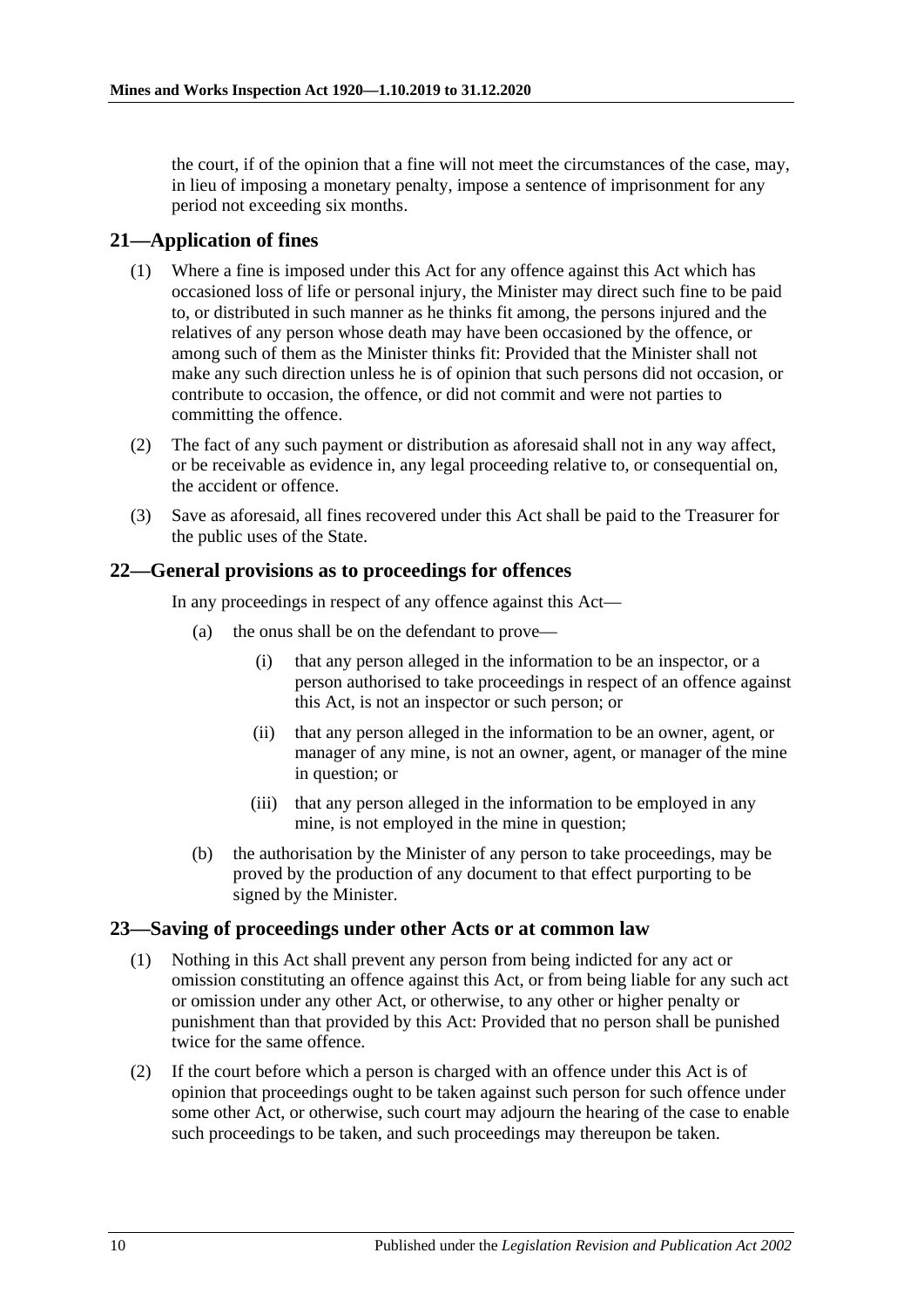### <span id="page-10-8"></span><span id="page-10-0"></span>**24A—Default penalties**

- (1) Where in or at the foot of any provision of this Act there appears the expression *default penalty*, the expression indicates—
	- (a) that a person convicted of an offence against that provision in respect of a continuing act or omission is liable, in addition to the penalty otherwise applicable to that offence, to a penalty for each day during which the act or omission continued of not more than the amount stipulated as the amount of the default penalty, or if no amount is stipulated, of not more than one hundred dollars; and
	- (b) that if the act or omission continues after he is convicted, he shall be guilty of a further offence against that provision and liable, in addition to the penalty otherwise applicable to that further offence, to a penalty for each day during which the act or omission continued after that conviction of not more than the amount stipulated as the amount of the default penalty, or if no amount is stipulated, of not more than one hundred dollars.
- (2) Where an offence against a provision of this Act consists of an omission to do something that is required or directed to be done, the omission shall, for the purposes of [subsection](#page-10-8) (1) of this section, be deemed to continue for so long as the thing required or directed to be done remains undone after the expiration of the period for compliance with the requirement or direction.

#### <span id="page-10-1"></span>**27—Protection of officers**

No action shall be brought against any inspector or other person for or on account of any matter or thing done or committed by him in the execution, or intended execution, of his duty or office under this Act, unless such action is commenced within six months after the cause of action arises.

# <span id="page-10-2"></span>**Schedule—Subject matter of regulations**

#### <span id="page-10-3"></span>**1—Inspectors**

The powers and duties of inspectors.

#### <span id="page-10-4"></span>**2—Inspections**

The inspection of mines and of machinery in or about mines.

#### <span id="page-10-5"></span>**3—Agents**

The appointment by mine owners of agents, and the registration of such appointments with the Minister.

#### <span id="page-10-6"></span>**4—Mine managers**

The appointment by mine owners and agents of mine managers and temporary mine managers, and the registration of such appointments with the Minister.

#### <span id="page-10-7"></span>**5—Responsibilities and duties of owners and persons employed**

The responsibilities and duties of owners and agents, and of mine managers and other persons employed in or about or in connection with mines.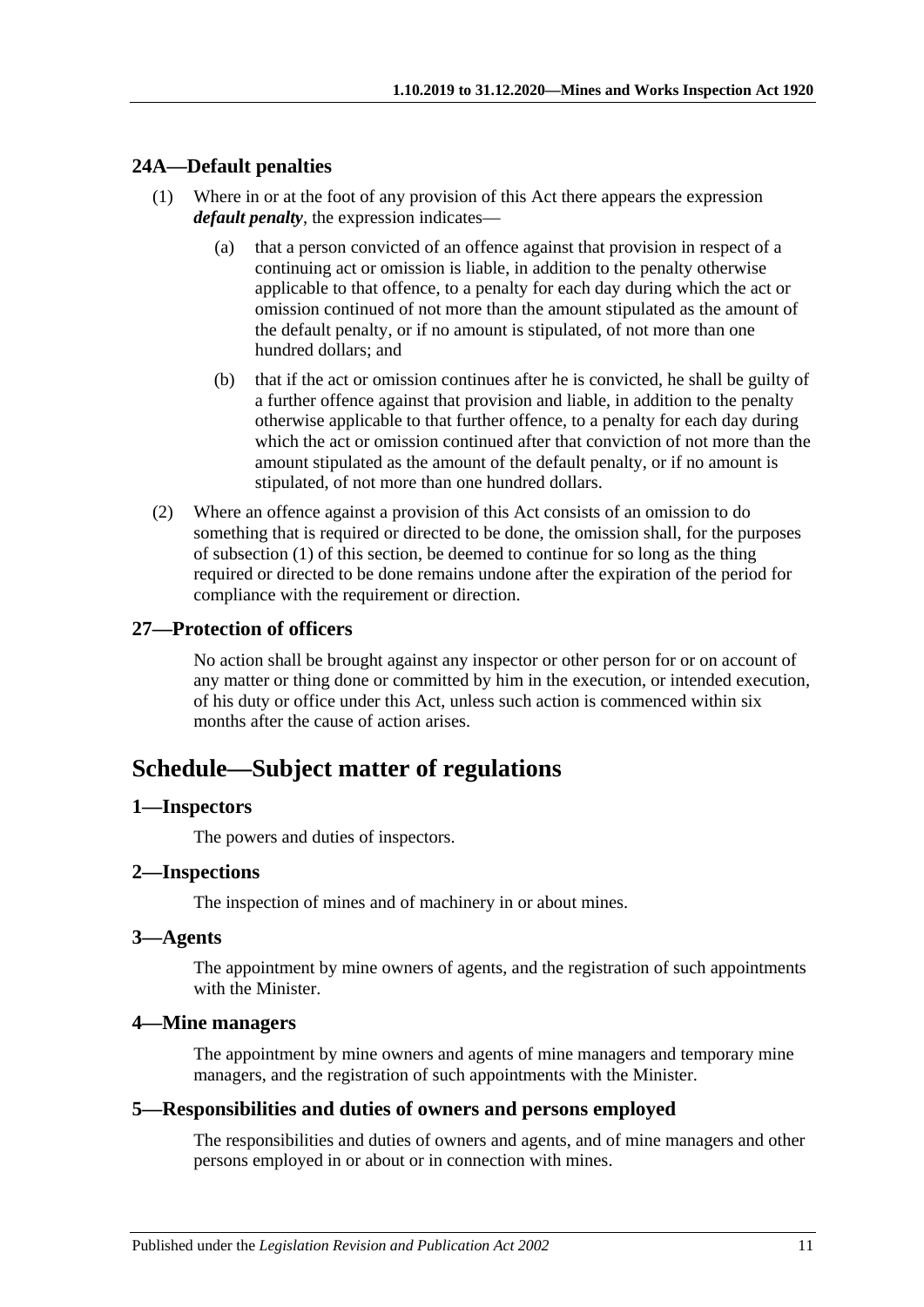#### <span id="page-11-0"></span>**6—Plans**

Plans and sections of underground and surface workings of mines, including—

- (a) the keeping of such plans and sections by the owner, agent, or manager of the mine;
- (b) the furnishing from time to time of copies of such plans and sections to the Minister, and the terms on which such copies will be accepted as satisfactory;
- (c) the manner in which surveys of the underground or surface workings for the purposes of such plans and sections shall be effected, and the scale to which such plans and sections shall be drawn.

#### <span id="page-11-1"></span>**7—Discipline, prevention of accidents etc**

The maintenance of order and discipline, and the prevention of accidents.

#### <span id="page-11-2"></span>**8—Accidents**

Accidents in or about mines, including—

- (a) the notification of accidents;
- (b) the steps to be taken on the occurrence of an accident; the supply and maintenance of appliances for use in rescue work, and the formation and training of rescue brigades; the supply and maintenance of ambulance appliances and the training of men in ambulance work;
- (c) the procedure at inquiries into accidents, and the evidence receivable at such inquiries as to any particular matter.

#### <span id="page-11-3"></span>**9—Returns**

Returns from mines for statistical purposes.

## <span id="page-11-4"></span>**10—Forms**

The form of records, returns, notices, and other writings and documents to be used for the purposes of this Act.

#### <span id="page-11-5"></span>**11—Ventilation**

The ventilation of mines, including—

- (a) standards of purity, temperature, and humidity of the air; the quantity of air which shall be made to circulate in the mine or the airways; methods by which the air shall be tested as to its adequacy in quantity, purity, temperature, humidity, and efficiency of circulation;
- (b) recording the state of ventilation in all parts of the mine; showing upon the plans the position of all airdoors and ventilating devices and appliances, and the direction of the air currents;
- (c) the conditions under which disused portions of the mine may or shall be shut off from the ventilation system, and when and in what manner they shall be ventilated;
- (d) the conditions under which the use of mechanical appliances to assist ventilation shall be compulsory;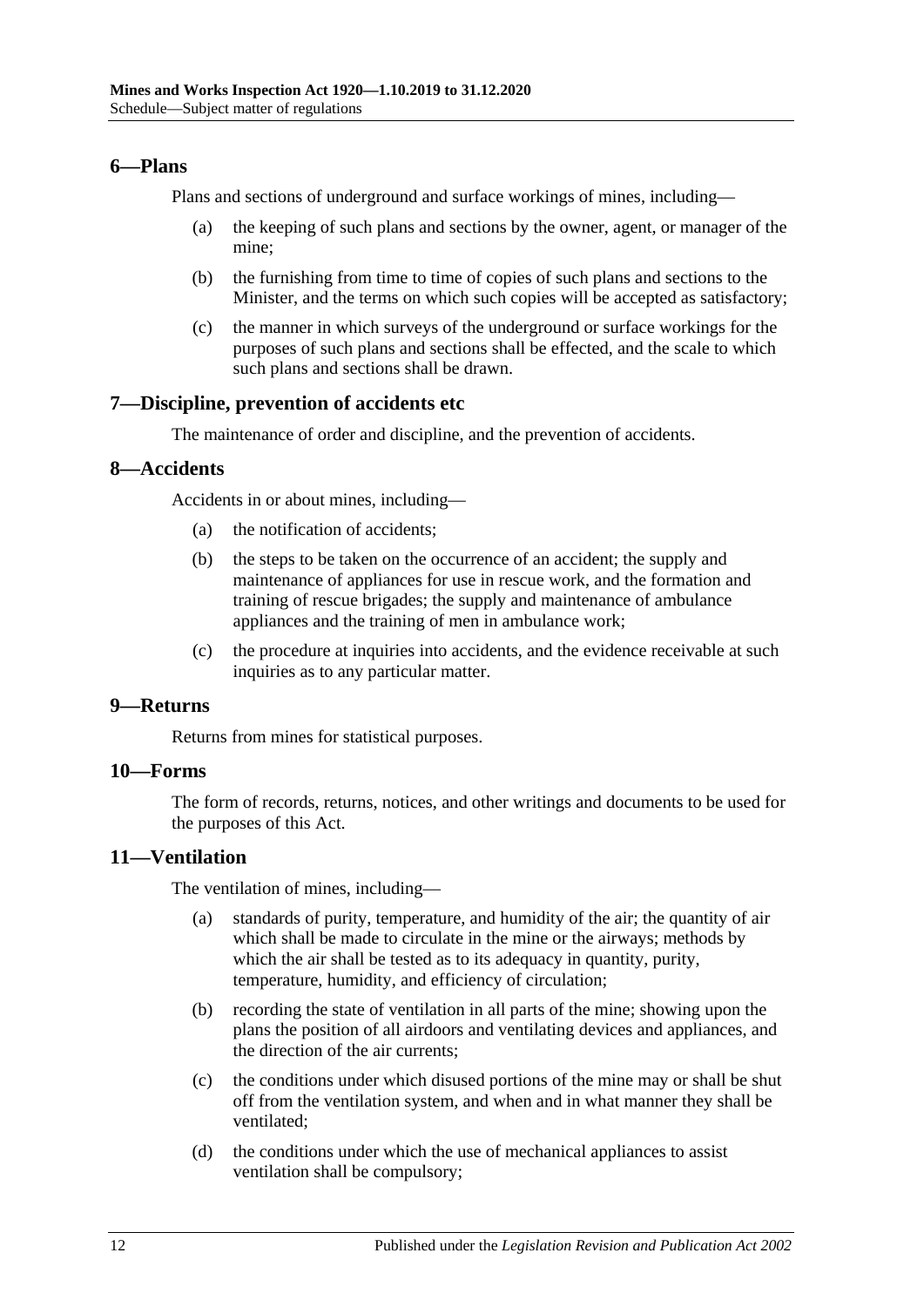- (e) the use of compressed air;
- (f) the conditions under which tailings from cyanide or other chemical or metallurgical processes may be used for the filling of stopes;
- (g) the prevention of the escape of deleterious gases and fumes from any chemical or metallurgical process.

#### <span id="page-12-0"></span>**12—Connections for ventilation purposes**

The connection of workings for ventilation purposes, including—

- (a) the making of other excavations concurrently with shaft sinking;
- (b) the connection of adjoining mines;
- (c) the connection of workings in the same mine;
- (d) any other matter relating to the ventilation of mines.

#### <span id="page-12-1"></span>**13—Health and sanitation**

The protection of health in mines and the sanitary conditions in mines, including—

- (a) the prevention and laying of dust; the prevention of the escape of poisonous or deleterious gases and fumes from any chemical or metallurgical process in use on mines; the use of water sprays, atomisers, and other damping appliances;
- (b) the use of apparatus for collecting, filtering, and preventing the inhalation of dust;
- (c) the prevention of nuisances, and the cleansing and keeping clean of the mine; the construction and position of all sanitary conveniences, and the condition in which they shall be kept;
- (d) the provision and construction of change houses and their accommodation, baths, washing appliances, the destruction of old clothes, and drying of clothes; pure water supply;
- (e) examination and exclusion of persons likely to be infected with infectious or transmissible diseases.

#### <span id="page-12-2"></span>**14—Safety**

The safety of all persons working in or about mines, including the provision of refuges and manholes.

#### <span id="page-12-3"></span>**15—Safe handling of material**

The safe handling of materials.

#### <span id="page-12-4"></span>**16—Explosives**

The storage and use of explosives and highly inflammable substances, including—

- (a) the construction of magazines;
- (b) storage and handling;
- (c) lights and smoking;
- (d) the removal and destruction of fumes by mechanical or artificial means;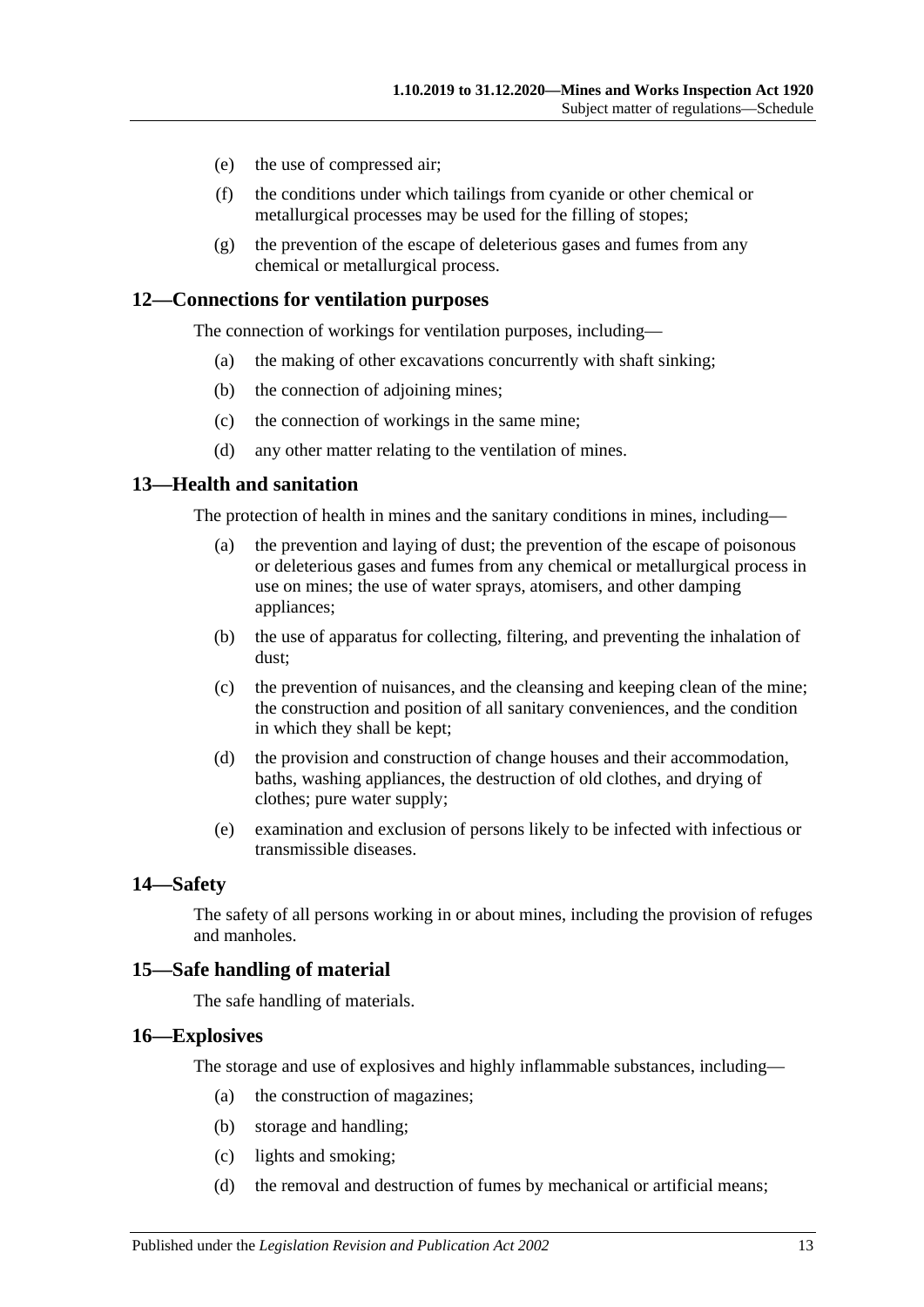- (e) the persons who may charge or fire charges, and the methods and implements that may or may not be employed in doing so;
- (f) charges that have missed fire, and holes which have been charged, or in which a charge has been previously fired or attempted to be fired;
- (g) the time that must elapse before men return to a hole where a charge has been fired, or has missed fire;
- (h) the notification of charges that have missed fire;
- (i) the use of fuse.

#### <span id="page-13-0"></span>**17—Winding and testing of ropes and other appliances**

The winding of persons and materials, including—

- (a) the strength and efficiency of ropes, chains, brakes, and cages, and all winding appliances, gear, and machinery, and the tests, from time to time or otherwise, of such strength and efficiency;
- (b) the maintenance of ropes, chains, brakes, and cages, and all winding appliances, gear, and machinery;
- (c) the persons who may have charge of winding machinery and their periodical medical examination.

#### <span id="page-13-1"></span>**18—Shafts**

The fencing, lining, dividing, and otherwise securing of shafts and other openings.

#### <span id="page-13-2"></span>**19—Ladders and travelling ways**

Ladders and travelling ways.

#### <span id="page-13-3"></span>**20—Signals**

Signals.

#### <span id="page-13-4"></span>**21—Use of electricity**

The use of electricity and electrical machinery, and the rules and precautions to be observed.

#### <span id="page-13-5"></span>**22—Machinery**

Machinery, including—

- (a) the persons who may work or have charge of machinery;
- (b) the maintenance and safeguarding of machinery;
- (c) the fitting, cleaning, working, and testing of machinery, whether in accordance with any Act or otherwise.

#### <span id="page-13-6"></span>**23—Fees**

The fees payable in respect of—

- (a) witnesses' expenses and the remuneration of persons holding inquiries:
- (b) the testing of ropes, chains, brakes, cages, and other winding appliances, gear, and machinery: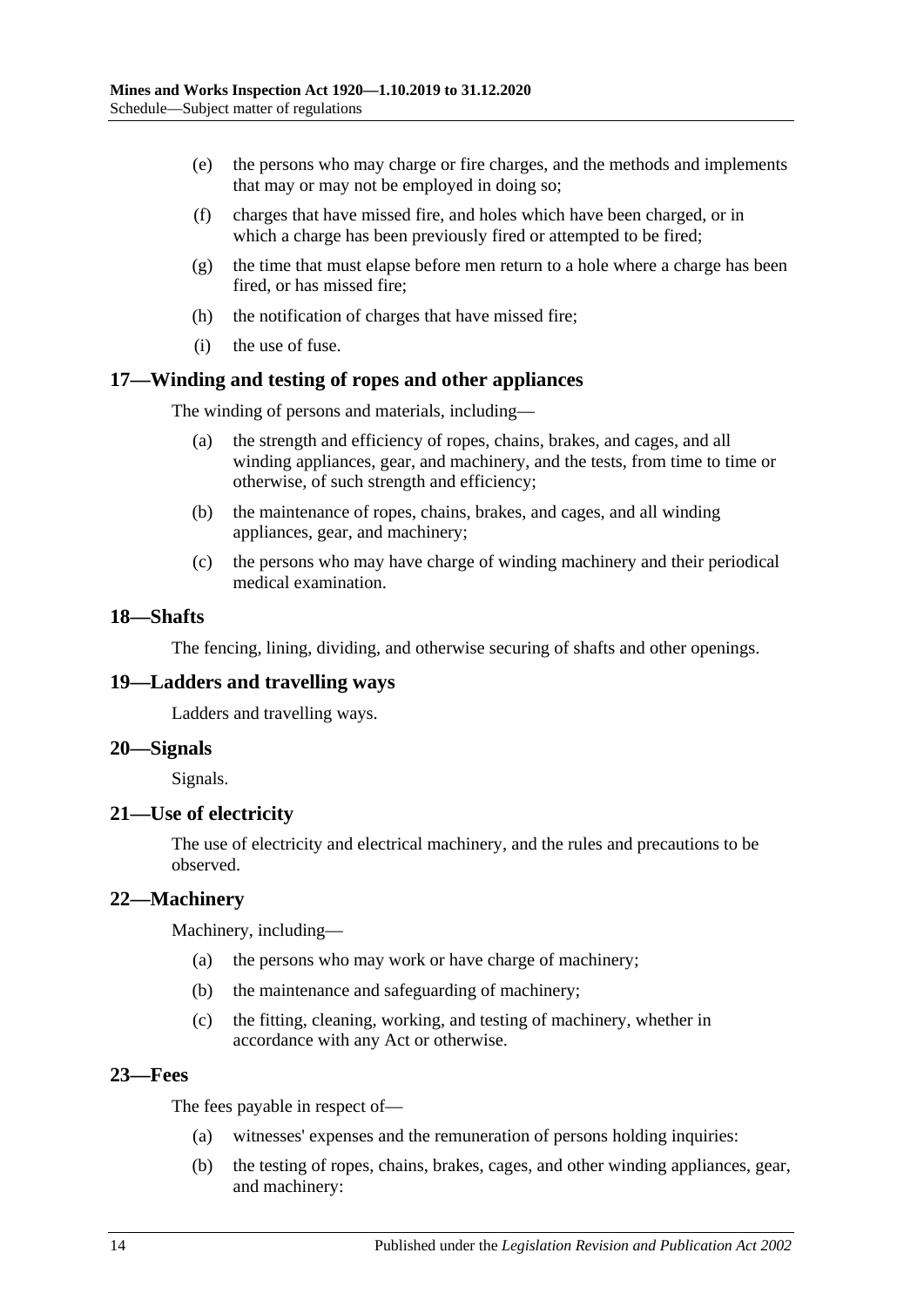(c) any other service rendered by any person under this Act.

#### <span id="page-14-0"></span>**24—Abandonment**

Abandonment of mines, including the protection of abandoned mines.

#### <span id="page-14-1"></span>**25—Preservation of the amenity**

The preservation of the amenity of any area or place from impairment by mining operations or practices, or any operations or practices incidental or ancillary thereto, and without limiting the generality of the foregoing, the regulations made under this paragraph may—

- (a) regulate, restrict or prohibit any such operations that interfere with the surface of any land; and
- (b) regulate the position in which any excavations or other mining operations may be made or conducted; and
- (c) regulate the treatment and disposal of overburden and waste products; and
- (d) regulate, restrict or prohibit the treatment or disposal of overburden or waste products in prescribed areas or places, or in areas or places of a prescribed kind; and
- (e) require that any plant or mining operations be screened from view in a prescribed manner; and
- (f) require the restoration of the surface of the land in a prescribed manner; and
- (g) regulate the positioning, installation and removal of mining equipment and buildings used in connection with mining operations.

#### <span id="page-14-2"></span>**26—Certification**

The medical certification of employees and the certification of persons in charge of certain declared types of machinery.

#### <span id="page-14-3"></span>**27—Waste**

The disposal or overburden or other waste from mining operations.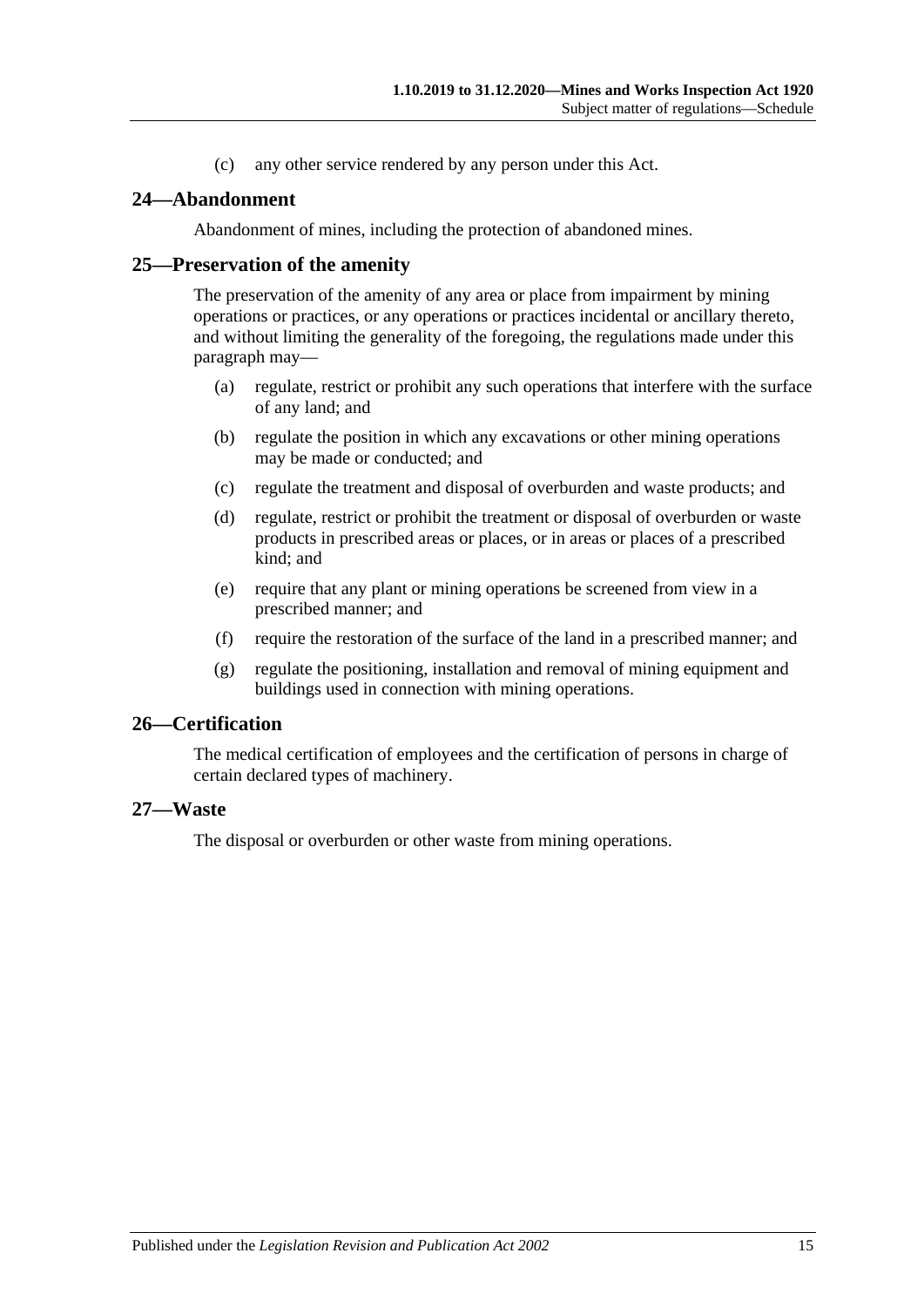# <span id="page-15-0"></span>**Legislative history**

## **Notes**

- Amendments of this version that are uncommenced are not incorporated into the text.
- Please note—References in the legislation to other legislation or instruments or to titles of bodies or offices are not automatically updated as part of the program for the revision and publication of legislation and therefore may be obsolete.
- Earlier versions of this Act (historical versions) are listed at the end of the legislative history.
- For further information relating to the Act and subordinate legislation made under the Act see the Index of South Australian Statutes or www.legislation.sa.gov.au.

# **Legislation repealed by principal Act**

The *Mines and Works Inspection Act 1920* repealed the following:

*The Mining Act Amendment Act 1904 Mining Act Further Amendment Act 1919*

# **Legislation amended by principal Act**

The *Mines and Works Inspection Act 1920* amended the following:

*The Mining Act 1893*

# **Principal Act and amendments**

New entries appear in bold.

| Year | N <sub>0</sub> | Title                                                                         | Assent     | Commencement                       |
|------|----------------|-------------------------------------------------------------------------------|------------|------------------------------------|
| 1920 | 1444           | Mines and Works Inspection<br>Act 1920                                        | 9.12.1920  | 20.1.1921 (Gazette 20.1.1921 p106) |
| 1935 | 2246           | <b>Statute Law Revision Act 1935</b>                                          | 19.12.1935 | Sch $2$ -19.12.1935                |
| 1955 | 25             | Mines and Works Inspection Act<br>Amendment Act 1955                          | 1.12.1955  | 1.12.1955                          |
| 1962 | 21             | Mines and Works Inspection Act<br>Amendment Act 1962                          | 25.10.1962 | 25.10.1962                         |
| 1964 | 31             | Mines and Works Inspection Act<br>Amendment Act 1964 as amended by<br>39/1965 | 22.10.1964 | 22.10.1964                         |
| 1965 | 39             | <i>Statute Law Revision Act 1965</i>                                          | 9.12.1965  | 9.12.1965                          |
| 1966 | 55             | Mines and Works Inspection Act<br>Amendment Act 1966                          | 10.11.1966 | 10.11.1966                         |
| 1970 | 69             | Mines and Works Inspection Act<br>Amendment Act 1970                          | 17.12.1970 | 17.12.1970                         |
| 1974 | 42             | <i>Statute Law Revision Act 1974</i>                                          | 11.4.1974  | 11.4.1974                          |
| 1978 | 66             | Mines and Works Inspection Act<br>Amendment Act 1978                          | 12.10.1978 | 18.1.1979 (Gazette 18.1.1979 p95)  |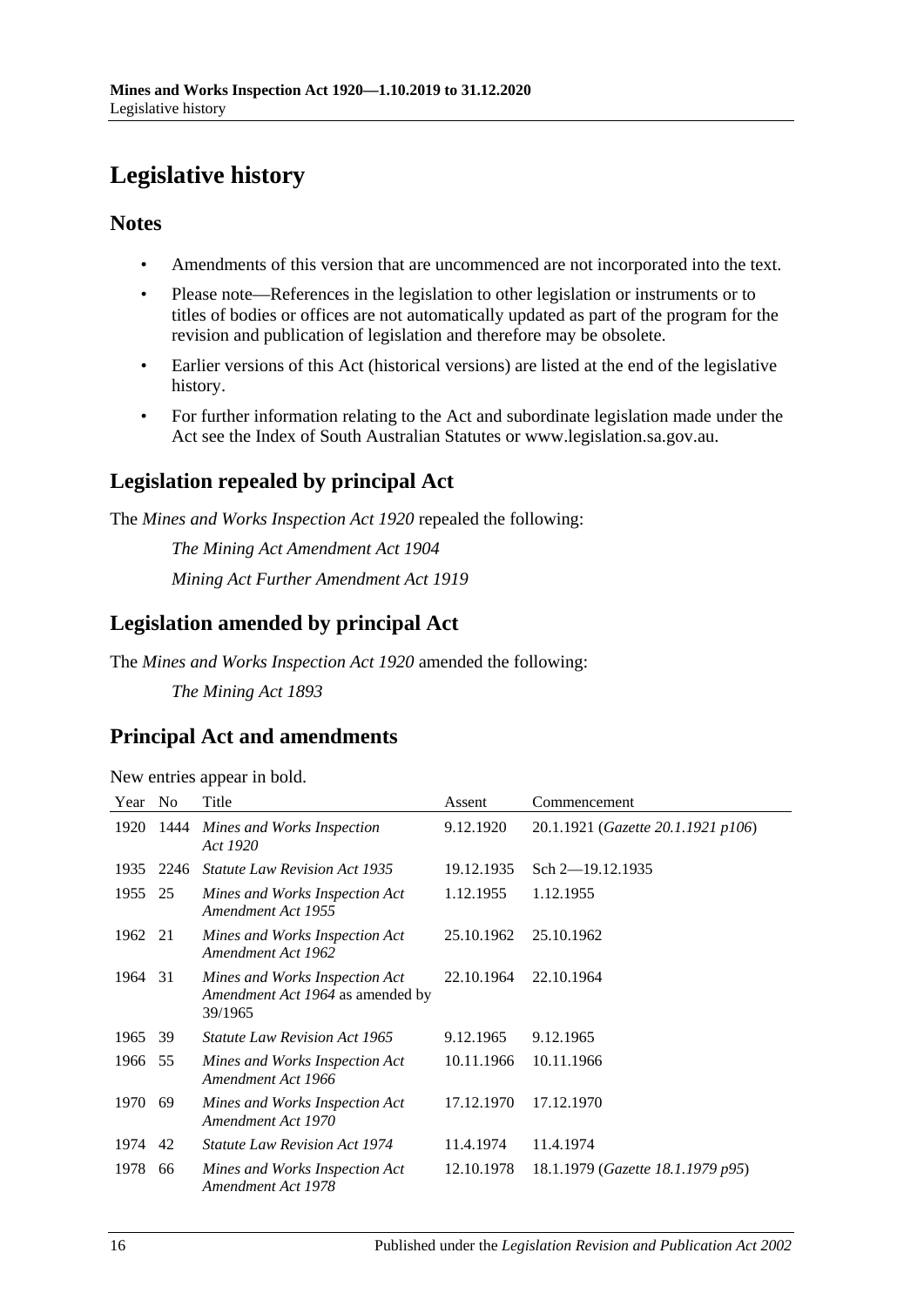| 1986 | 125 | Occupational Health, Safety and<br>Welfare Act 1986                               | 24.12.1986 | Sch 3 (Pt 2)–30.11.1987 ( <i>Gazette</i><br>8.10.1987 p1068)        |
|------|-----|-----------------------------------------------------------------------------------|------------|---------------------------------------------------------------------|
| 2003 | 39  | Statutes Amendment (Mining)<br>Act 2003                                           | 9.10.2003  | Pt 2 (s 4)–30.10.2003 ( <i>Gazette</i><br>23.10.2003 p3879)         |
| 2003 | 44  | <i>Statute Law Revision Act 2003</i>                                              | 23.10.2003 | Sch 1-24.11.2003 (Gazette 13.11.2003)<br><i>p4048</i> )             |
| 2006 | 17  | Statutes Amendment (New Rules of<br>Civil Procedure) Act 2006                     | 6.7.2006   | Pt 51 (s 166)—4.9.2006 ( <i>Gazette</i><br>17.8.2006 p2831)         |
| 2009 | 84  | <b>Statutes Amendment (Public Sector</b><br>Consequential Amendments) Act<br>2009 | 10.12.2009 | Pt 91 (ss 211 & 212)-1.2.2010<br>(Gazette 28.1.2010 p320)           |
| 2012 | 40  | Work Health and Safety Act 2012                                                   | 15.11.2012 | Sch 6 (cl 6)— $1.1.2013$ : s 2                                      |
| 2017 | 51  | Statutes Amendment (SACAT No 2)<br>Act 2017                                       | 28.11.2017 | Pt 30 (ss $180$ to $182$ )—4.10.2018<br>(Gazette 28.6.2018 p2618)   |
| 2019 | 14  | <b>Statutes Amendment (SACAT)</b><br>Act 2019                                     | 11.7.2019  | Pt 17 (ss 113 & 114)-1.10.2019<br>(Gazette 29.8.2019 p3138)         |
| 2019 | 29  | <b>Statutes Amendment (Mineral</b><br>Resources) Act 2019                         | 24.10.2019 | Pt 3 (ss 127 to 136)—1.1.2021 ( <i>Gazette</i><br>19.11.2020 p5079) |

# **Provisions amended since 3 February 1976**

• Legislative history prior to 3 February 1976 appears in marginal notes and footnotes included in the consolidation of this Act contained in Volume 7 of The Public General Acts of South Australia 1837-1975 at page 312.

New entries appear in bold.

Entries that relate to provisions that have been deleted appear in italics.

| Provision                     | How varied                                     | Commencement |  |
|-------------------------------|------------------------------------------------|--------------|--|
| ss $2$ and $3$                | deleted by $44/2003$ s $3(1)$ (Sch 1)          | 24.11.2003   |  |
| s <sub>4</sub>                |                                                |              |  |
| s(4(1))                       | s 4 redesignated as $s$ 4(1) by 66/1978 s 3(e) | 18.1.1979    |  |
| default penalty               | inserted by $66/1978$ s $3(a)$                 | 18.1.1979    |  |
| machinery                     | substituted by $66/1978$ s $3(b)$              | 18.1.1979    |  |
| mineral                       | inserted by $66/1978$ s $3(c)$                 | 18.1.1979    |  |
| mining or to mine             | deleted by $66/1978$ s $3(c)$                  | 18.1.1979    |  |
| mining or mining<br>operation | inserted by $66/1978$ s $3(c)$                 | 18.1.1979    |  |
| the appeal board              | deleted by $51/2017 s 180$                     | 4.10.2018    |  |
| works                         | substituted by $66/1978$ s 3(d)                | 18.1.1979    |  |
| s(4(2)                        | inserted by $66/1978$ s $3(e)$                 | 18.1.1979    |  |
| s 5A                          | deleted by $66/1978 s 4$                       | 18.1.1979    |  |
| s 7                           |                                                |              |  |
| s(7(1)                        | substituted by 66/1978 s 5                     | 18.1.1979    |  |
|                               | amended by 84/2009 s 211                       | 1.2.2010     |  |
| $s \, 7(2)$                   | deleted by 66/1978 s 5                         | 18.1.1979    |  |
| $\sqrt{s}$ 8                  |                                                |              |  |
| s(1)                          | amended by $66/1978$ s $6(a)$                  | 18.1.1979    |  |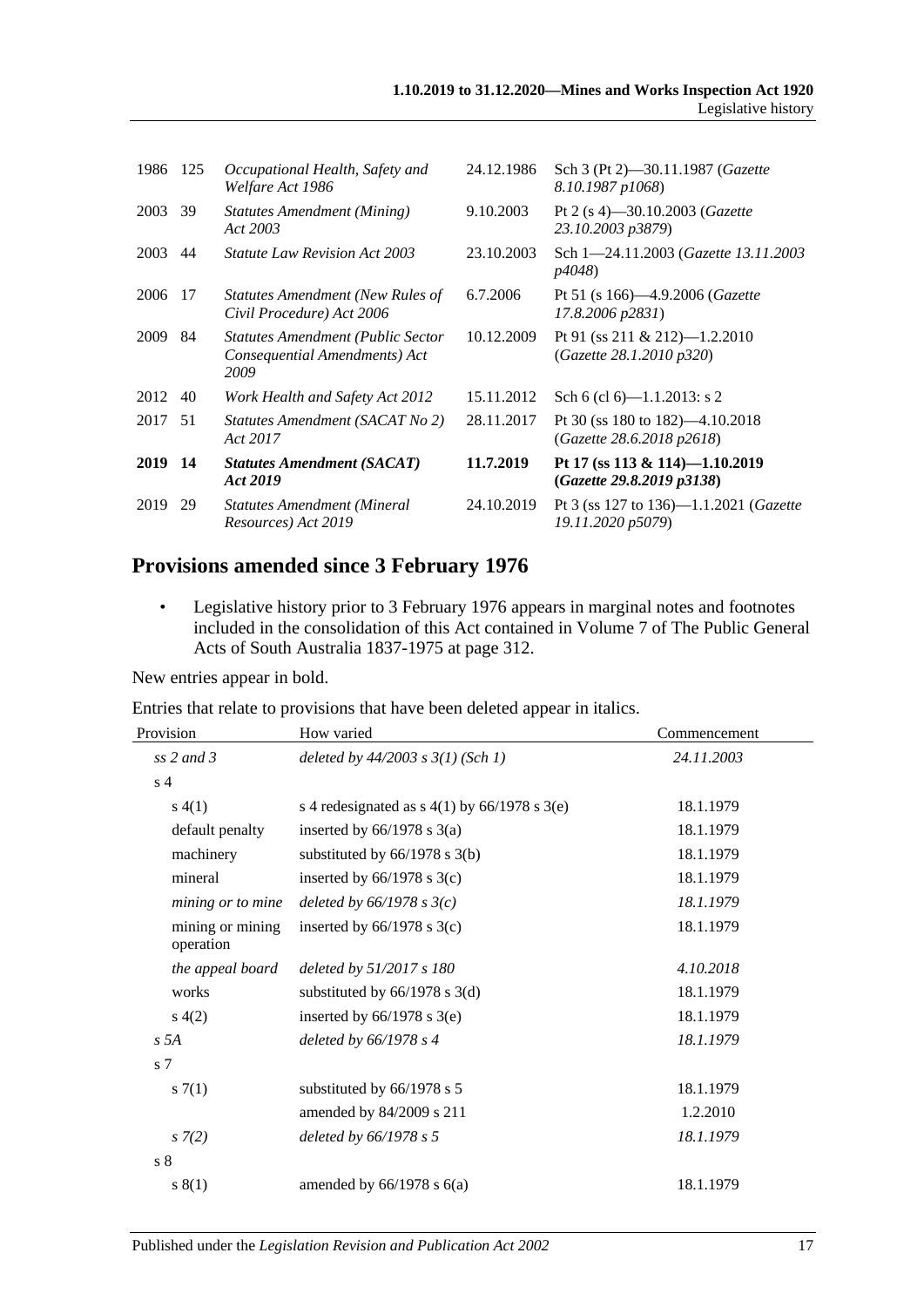| s(2)                                | amended by $66/1978$ s $6(b)$                                                       | 18.1.1979  |
|-------------------------------------|-------------------------------------------------------------------------------------|------------|
| s 9                                 | amended by 66/1978 s 7                                                              | 18.1.1979  |
|                                     | amended by 125/1986 s 71(2) (Sch 3 Pt 2)                                            | 30.11.1987 |
|                                     | substituted by 39/2003 s 4                                                          | 30.10.2003 |
| s 10                                |                                                                                     |            |
| 10(1)                               | amended by $66/1978$ s $8(a)$                                                       | 18.1.1979  |
|                                     | amended by 44/2003 s 3(1) (Sch 1)                                                   | 24.11.2003 |
| s 10(3)                             | amended by $66/1978$ s $8(b)$                                                       | 18.1.1979  |
| s 10(3a)                            | s $10(3)$ second sentence designated as s $10(3a)$<br>by $44/2003$ s $3(1)$ (Sch 1) | 24.11.2003 |
|                                     | amended by 14/2019 s 113                                                            | 1.10.2019  |
| s $10(4)$ —(6)                      | inserted by $66/1978$ s $8(c)$                                                      | 18.1.1979  |
| $ss$ $10A - 10C$                    | deleted by 51/2017 s 181                                                            | 4.10.2018  |
| s 10B before deletion<br>by 51/2017 |                                                                                     |            |
| $s$ 10B(4)                          | substituted by $84/2009$ s $212(1)$                                                 | 1.2.2010   |
| $s$ 10B(7)                          | substituted by 84/2009 s 212(2)                                                     | 1.2.2010   |
| $s$ $10B(8)$                        | deleted by 84/2009 s 212(2)                                                         | 1.2.2010   |
| s 11 before inserted<br>by 51/2017  | deleted by 66/1978 s 9                                                              | 18.1.1979  |
| s 11                                | inserted by 51/2017 s 181                                                           | 4.10.2018  |
| s 11(5)                             | inserted by 14/2019 s 114                                                           | 1.10.2019  |
| s 12                                |                                                                                     |            |
| s 12(1)                             | amended by $66/1978$ s $10(a)$                                                      | 18.1.1979  |
| 12(2)                               | amended by 66/1978 s 10(b)                                                          | 18.1.1979  |
| s 13                                | amended by 66/1978 s 11                                                             | 18.1.1979  |
|                                     | substituted by $44/2003$ s 3(1) (Sch 1)                                             | 24.11.2003 |
| s 17                                | substituted by 66/1978 s 12                                                         | 18.1.1979  |
| s 18                                |                                                                                     |            |
| $s$ 18(1)                           | amended by 44/2003 s 3(1) (Sch 1)                                                   | 24.11.2003 |
| s 18(2a)                            | inserted by 125/1986 s 71(2) (Sch 3 Pt 2)                                           | 30.11.1987 |
|                                     | amended by 40/2012 Sch 6 cl 6                                                       | 1.1.2013   |
| s 18(3)                             | substituted by $66/1978$ s $13(a)$                                                  | 18.1.1979  |
| $s \, 18(4)$                        | deleted by $66/1978 s 13(b)$                                                        | 18.1.1979  |
| s 22                                | amended by 44/2003 s 3(1) (Sch 1)                                                   | 24.11.2003 |
| s24                                 | deleted by $44/2003$ s $3(1)$ (Sch 1)                                               | 24.11.2003 |
| s 24A                               | inserted by 66/1978 s 14                                                            | 18.1.1979  |
| ss 25 and 26                        | deleted by 17/2006 s 166                                                            | 4.9.2006   |
| Sch 1                               | deleted by $44/2003$ s $3(1)$ (Sch 1)                                               | 24.11.2003 |
| Sch                                 | Sch 2 redesignated as Sch by $44/2003$ s 3(1)<br>(Sch 1)                            | 24.11.2003 |
| cll 6, 8, 11-13, 16,<br>17 and 22   | amended by 44/2003 s 3(1) (Sch 1)                                                   | 24.11.2003 |
| cll 26 and 27                       | inserted by 66/1978 s 15                                                            | 18.1.1979  |